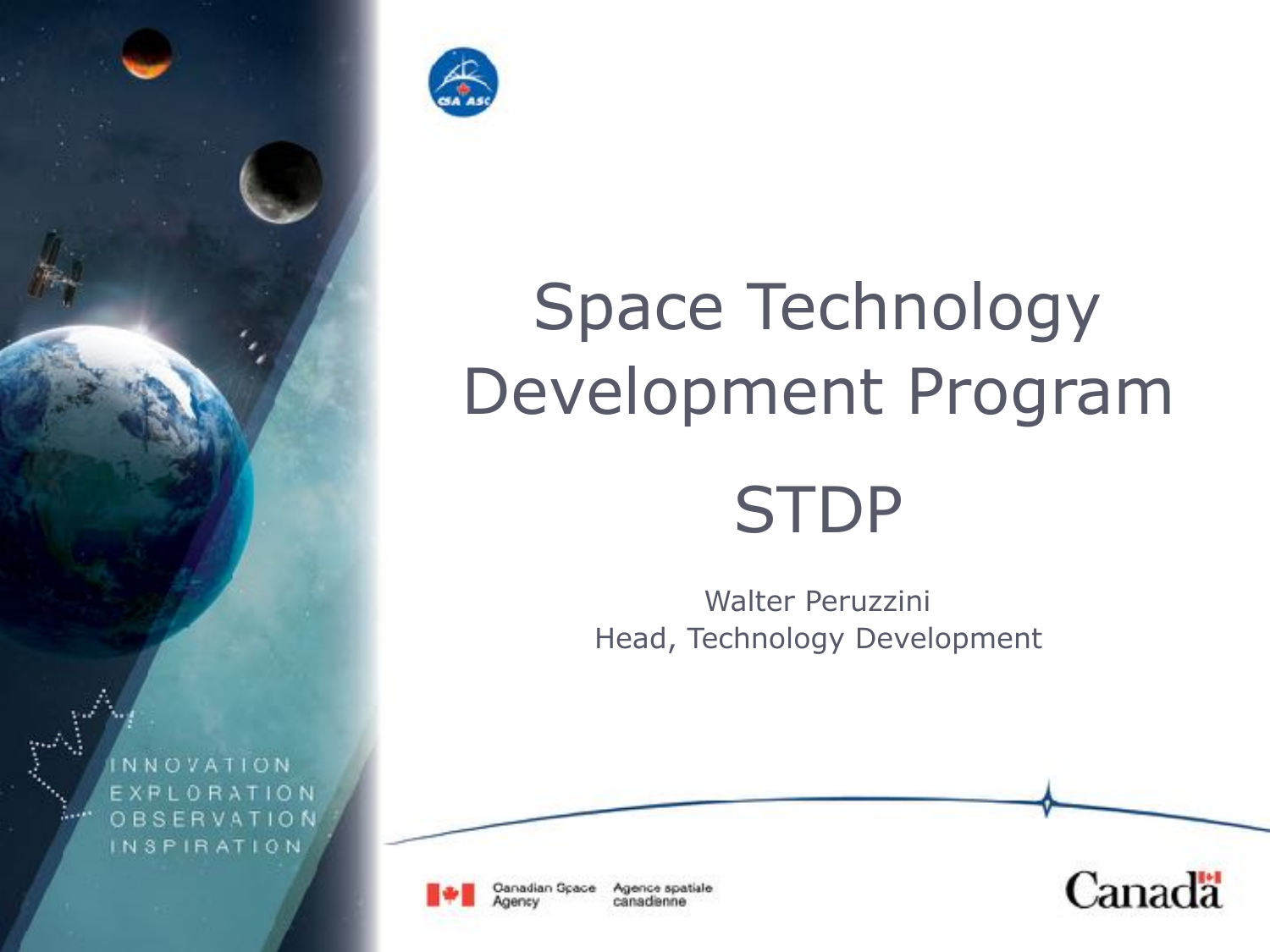#### **Overview**

- Mandate
- Goals and Objectives
- Benefits
- Priority Technologies
- Implementation
- Current and Planned Mechanisms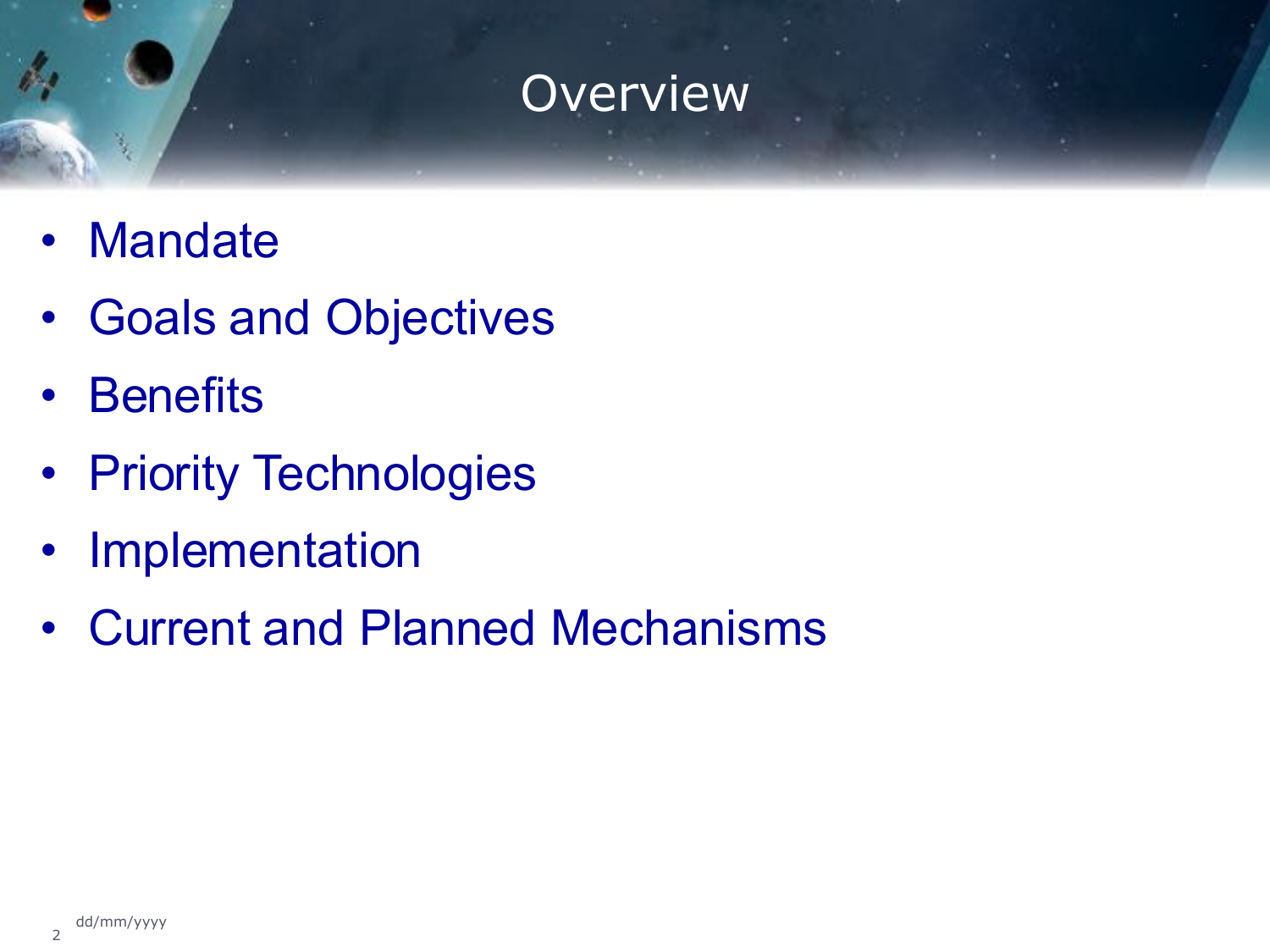#### Mandate

To develop strategic technologies that have a strong potential for having a positive impact on meeting the future needs of the Canadian Space Program and the growth of the Canadian space industry.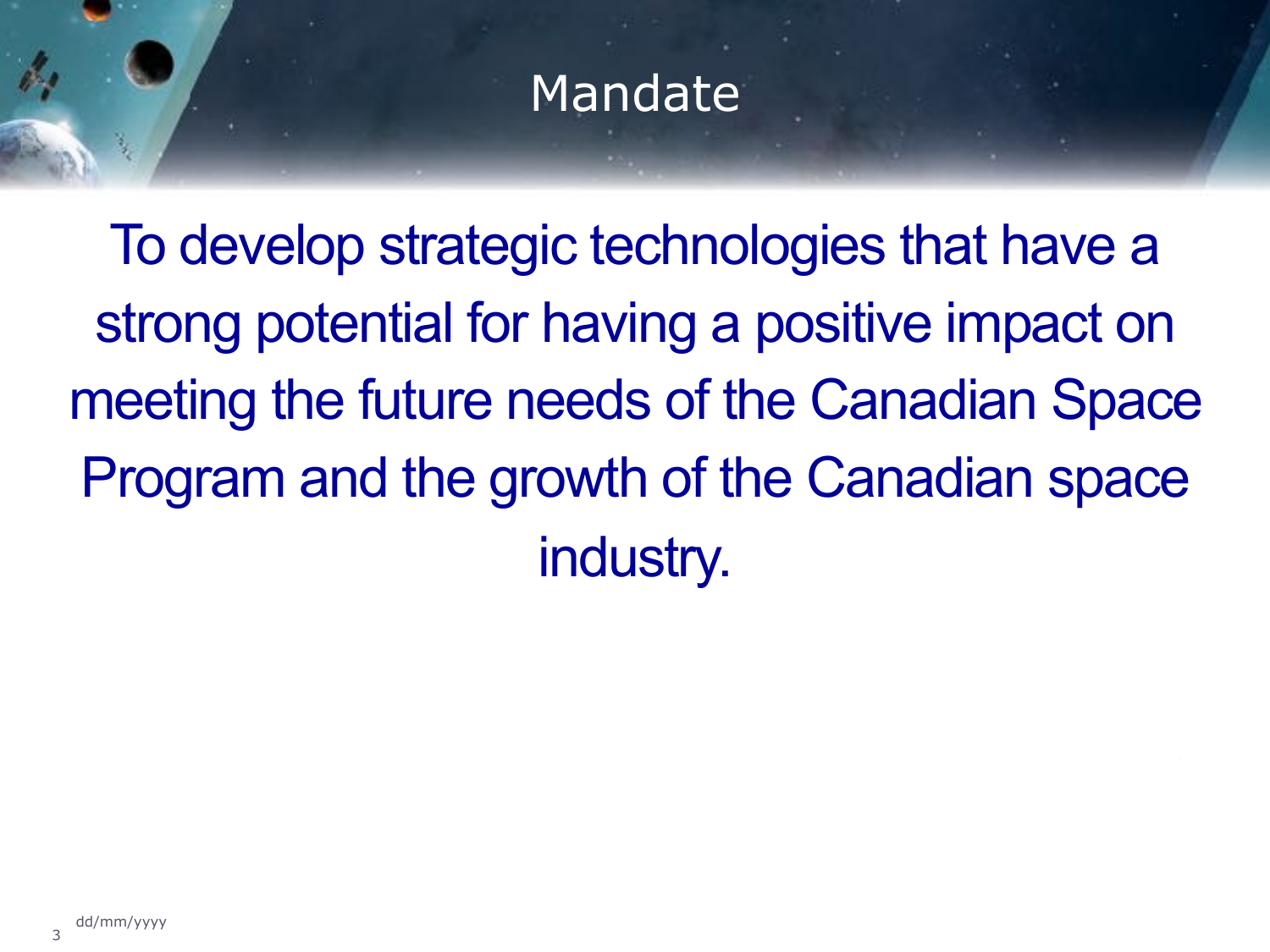### Goals & Objectives

The objectives of the STDP are to:

- ➢ Reduce the technological uncertainties associated with planned Canadian space missions;
- ➢ Stimulate industrial innovation in space- related technologies in preparation for potential future space missions;
- ➢ To support the development of space technologies for the purpose of increasing the commercial potential of Canadian space companies.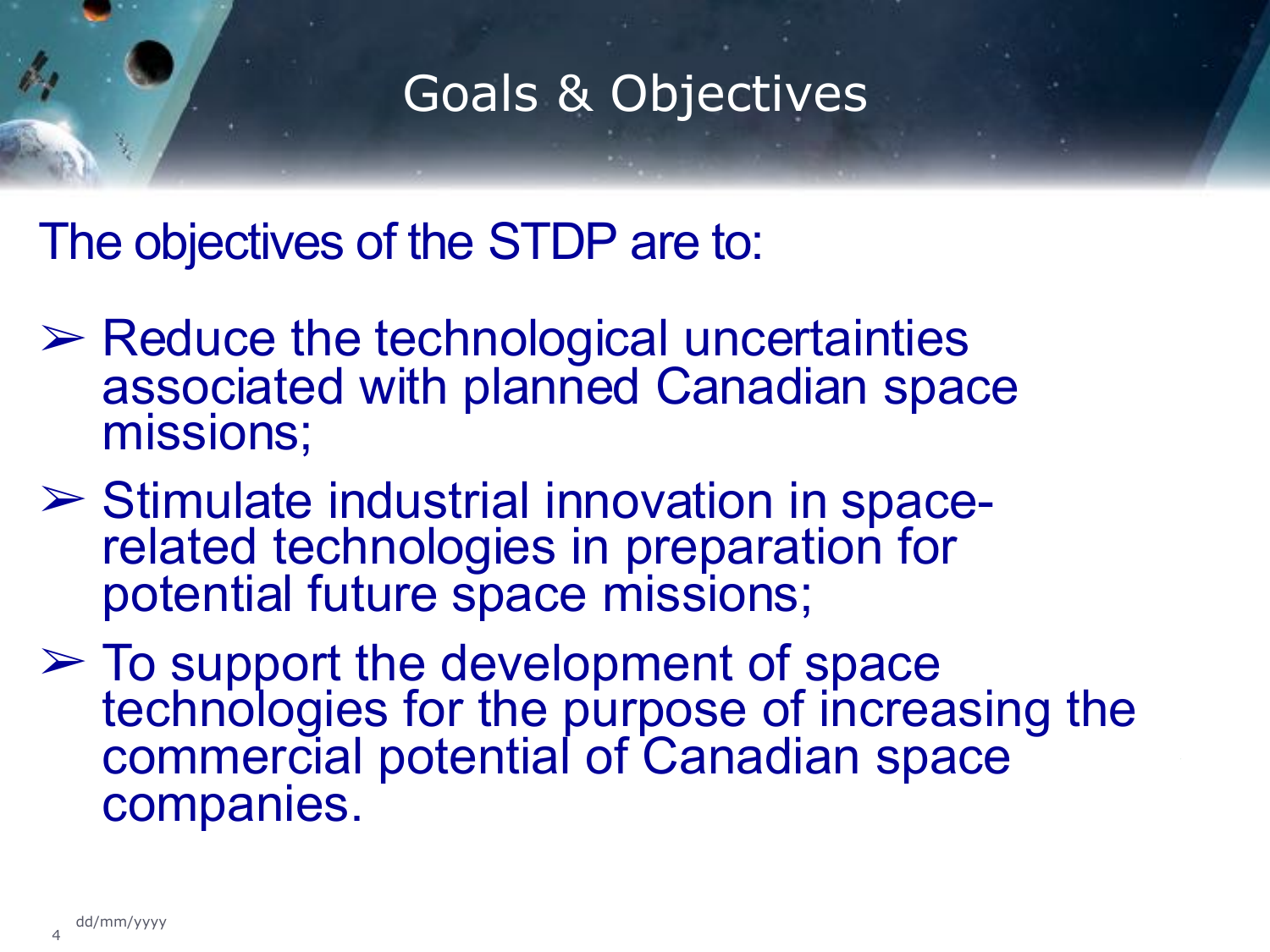## **Benefits**

- $\triangleright$  Supports the necessary technology development for Canada's future missions;
- $\triangleright$  A better understanding of the technological challenges associated with planned space missions and thus the reduction of technological uncertainties linked to these challenges;
- $\triangleright$  Supports the development of innovative, emerging, enabling and promising technologies
- $\triangleright$  The capitalizing of innovation and market opportunities; as well as,
- $\geq$  The creation of gainful employment and the attraction of highly qualified personnel to the space sector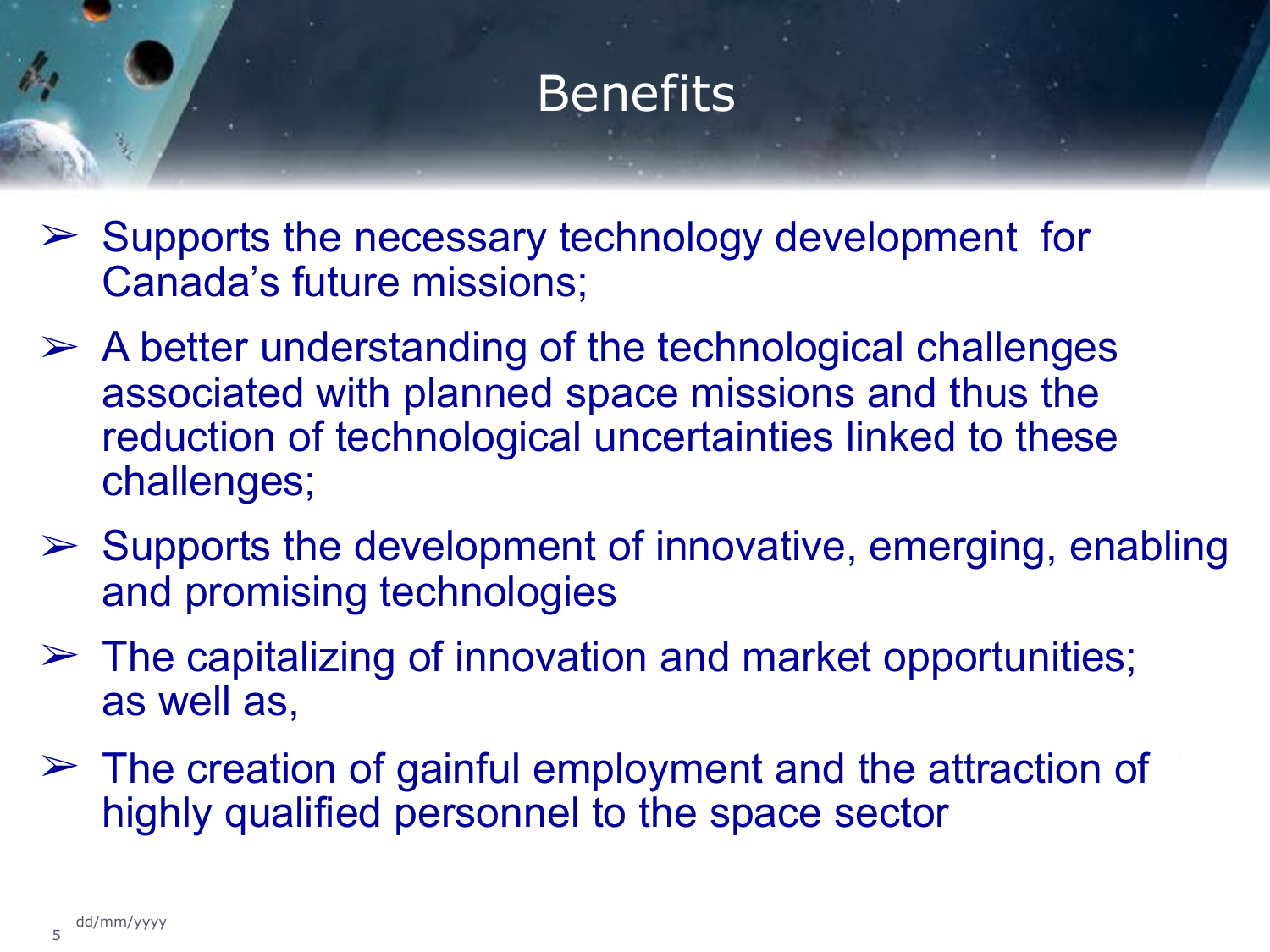# Priority Technologies

#### **Based on:**

- $\triangleright$  Future missions' specific technology requirements and roadmaps
- $\triangleright$  Canadian leadership positioning
- $\triangleright$  Technologies with a potential for positive industrial impact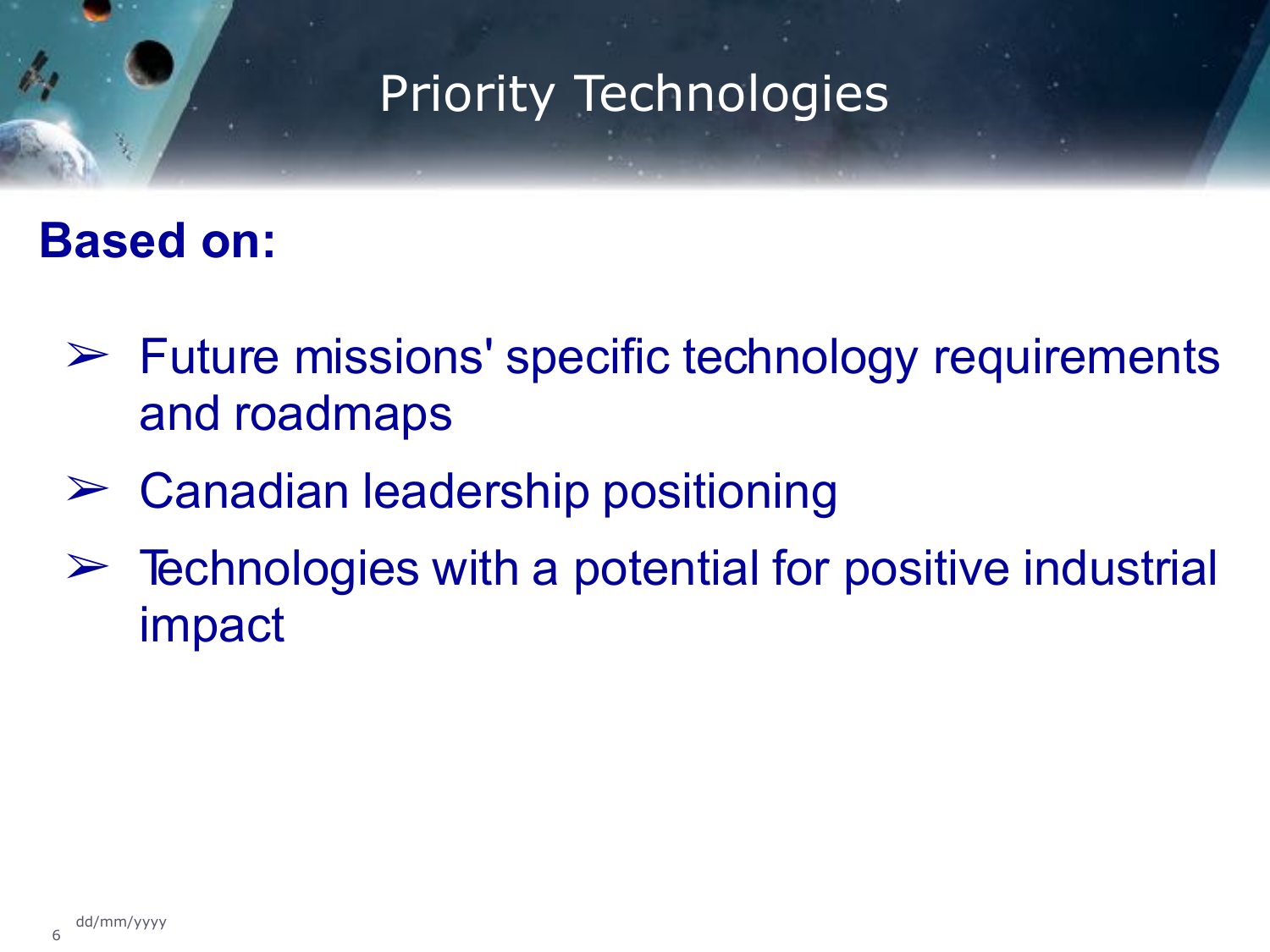#### Delivery Mechanisms

- Periodic Request for Proposals (RFP)
	- Typically issued on an annual basis in the fall;
	- CSA provides detailed statements of work;
	- Implemented through PSPC R&D contracts;
	- Reduce the technological uncertainties associated with planned Canadian space missions.
	- Next RFP is planned for the end of September, early October and posting (on Buyandsell.gc.ca) should last 6 weeks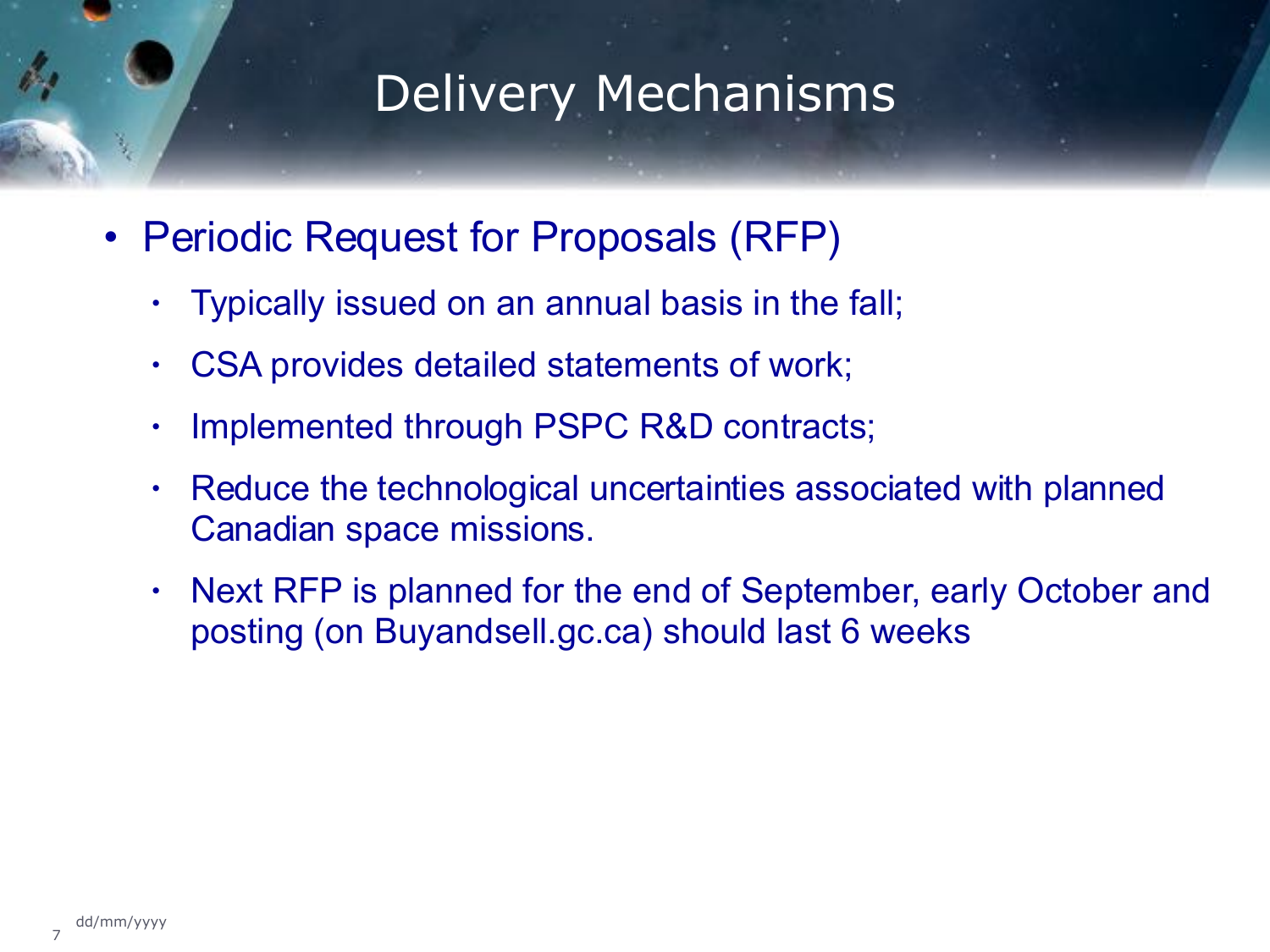#### Implementation

- Contributions Announcement of Opportunities (AO's)
	- Implemented through non-refundable contributions;
	- Supporting up to 75% of eligible incurred costs;
	- To support the development of Canadian industrial capabilities in the area of space technologies for the purpose of increasing the commercial potential of Canadian space companies.
	- Last AO was issued last winter, 50 agreements have been but in place
	- Next AO is planned for Fall 2021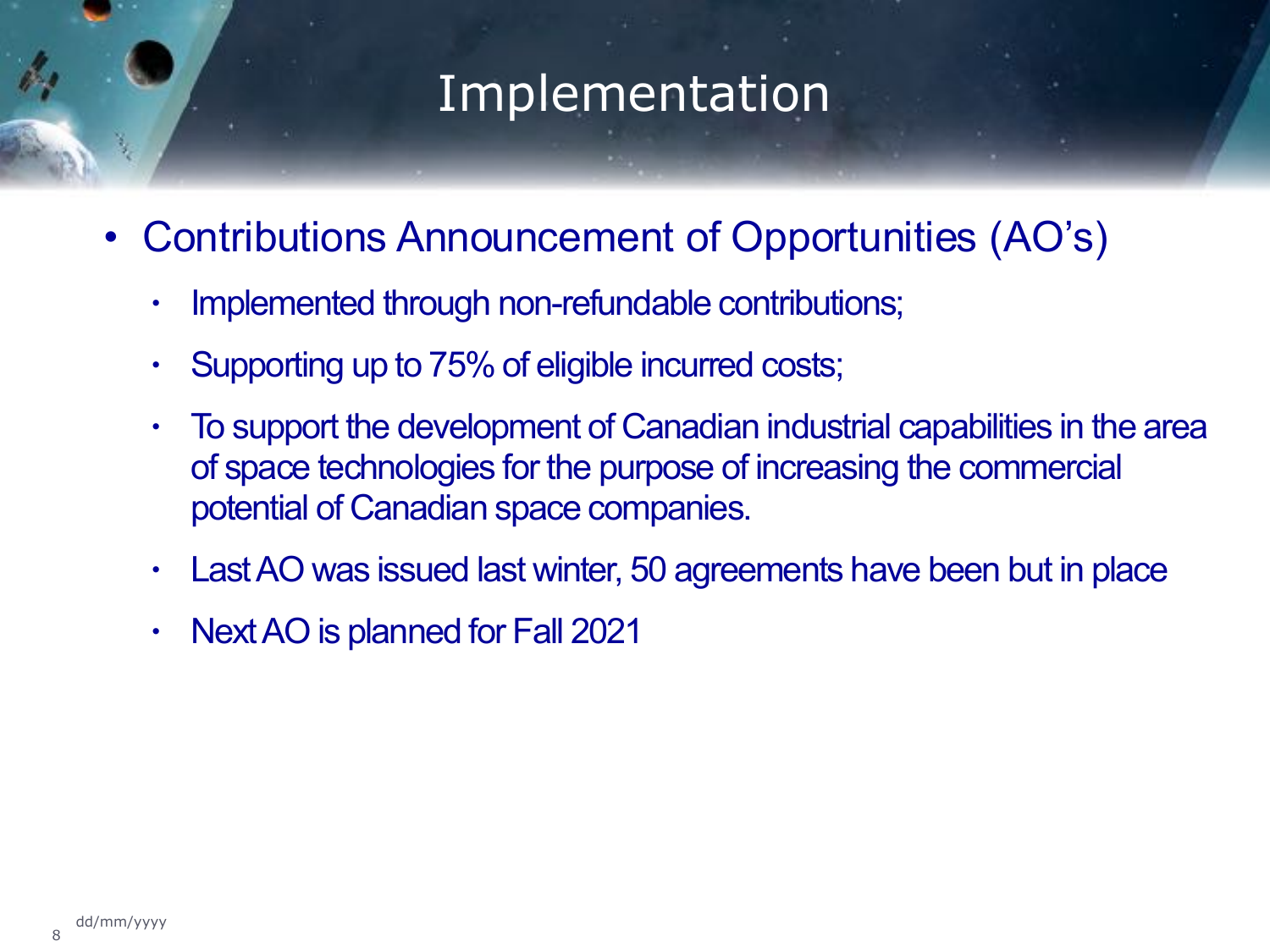## Innovative Solutions Canada



- Fuel the development and adoption of technological innovation in Canada.
- Support the growth of innovative Canadian SMEs.
- Foster greater industry-research collaboration through the release of challenges for solutions that address key GoC priorities.
- Provide departments and agencies with opportunities to develop new capabilities to meet their R&D needs and thereby advance government priorities.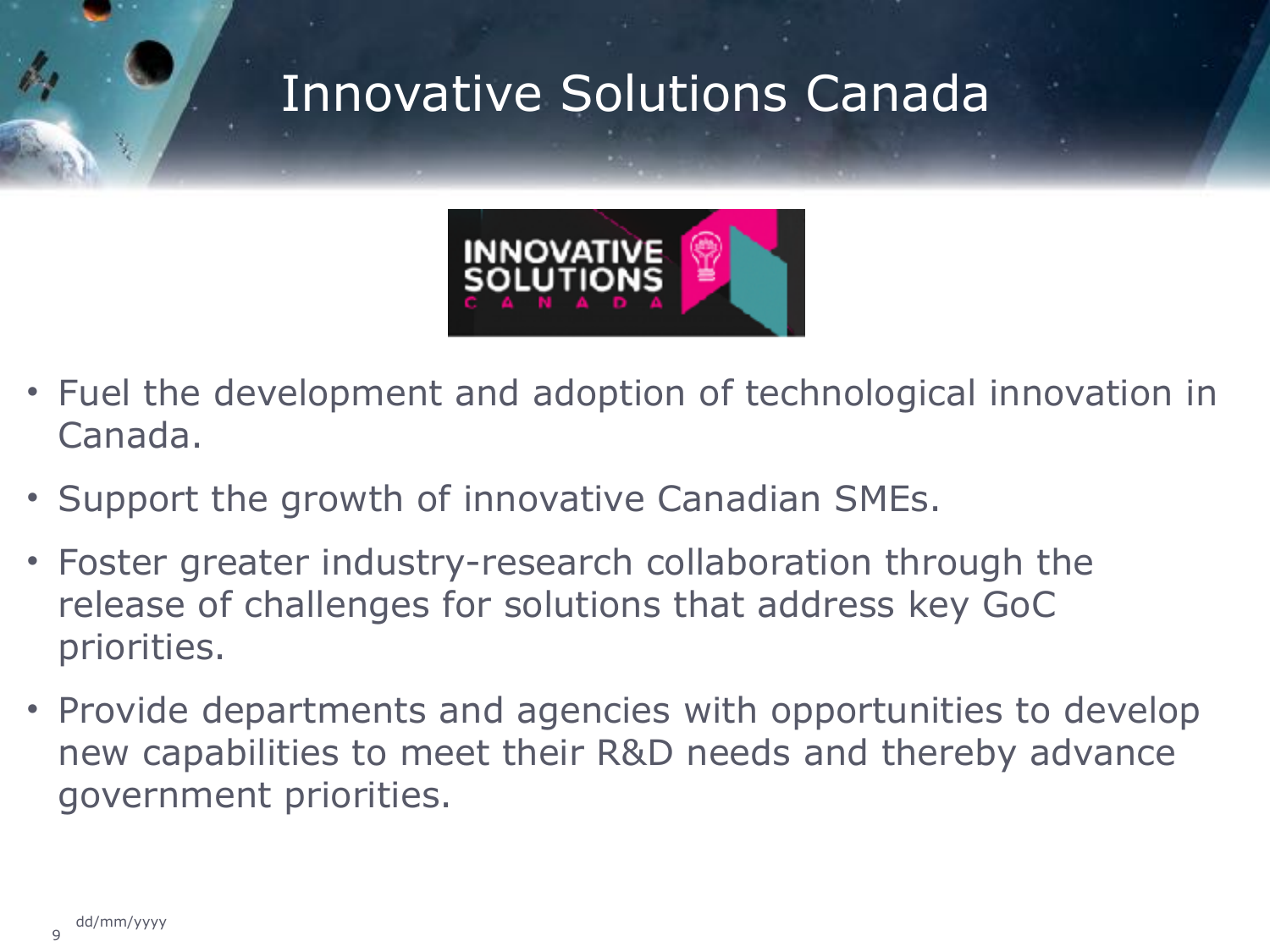#### Investment Context

- CSA Commitment to ISC Programme: \$ 1.3 M/year (minimum) ➢ Managed by STDP
- ISC approach:
	- ➢ Based on « Challenges »; i.e. statement of a key issue for which a solutions is sought, but not specified.
	- $\geq$  Phase 1: Multiple contracts up to \$150k each (proof of concept)
	- $\geq$  Phase 2: Selected contract(s) up to \$1M each (prototyping)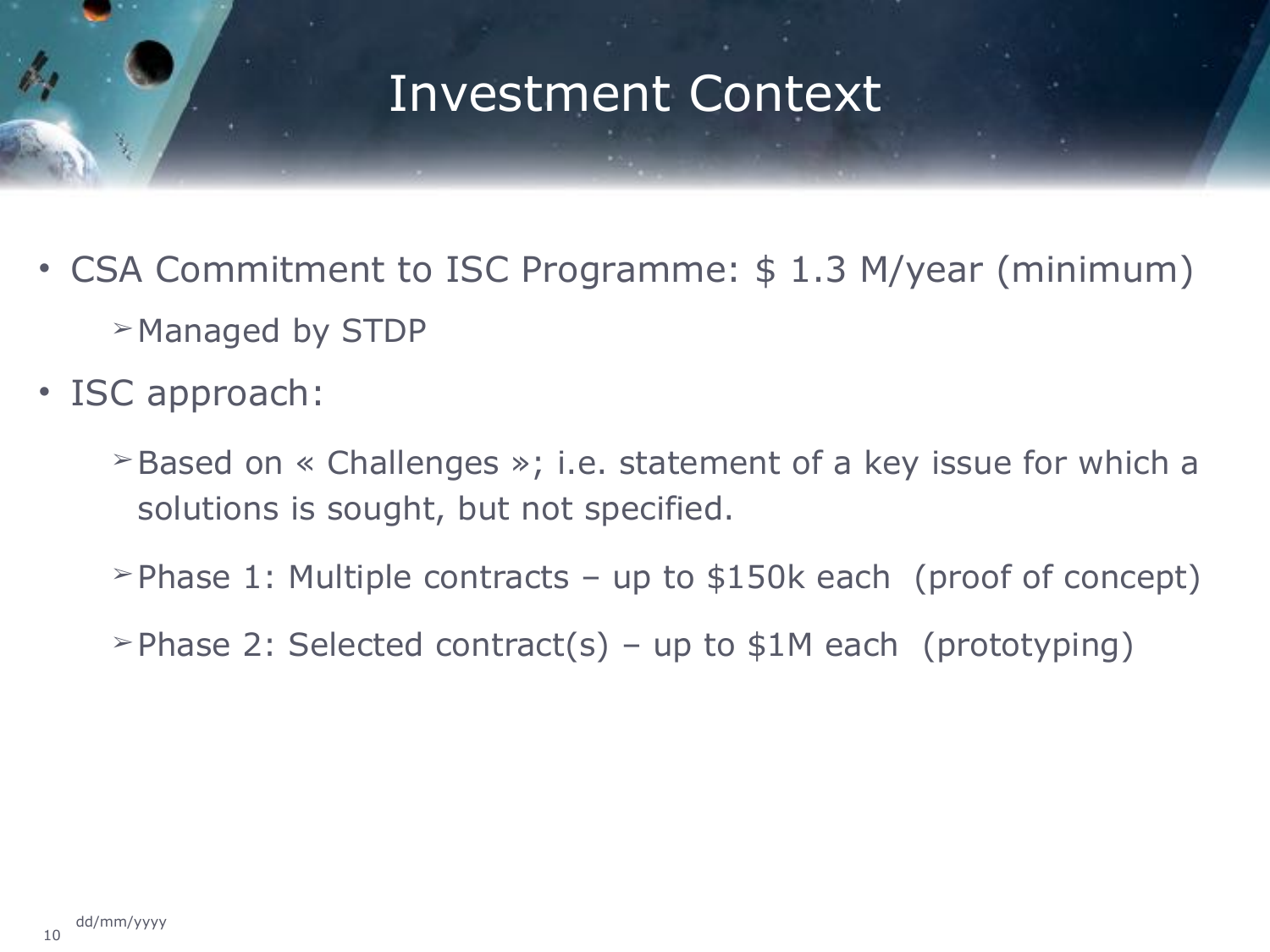# Status on Challenge 1

#### **Artificial Intelligence and Big Data Analytics for Advanced Autonomous Space Systems**

- 51 proposals received
- 5 contracts awarded for Phase 1 in Fall 2019
	- Ending in early March
- 1 contract (or potentially 2) will be selected for Phase 2
	- Down selection will be performed in September
- Phase 2 contract(s) will be conducted over 2020/21- 2021/22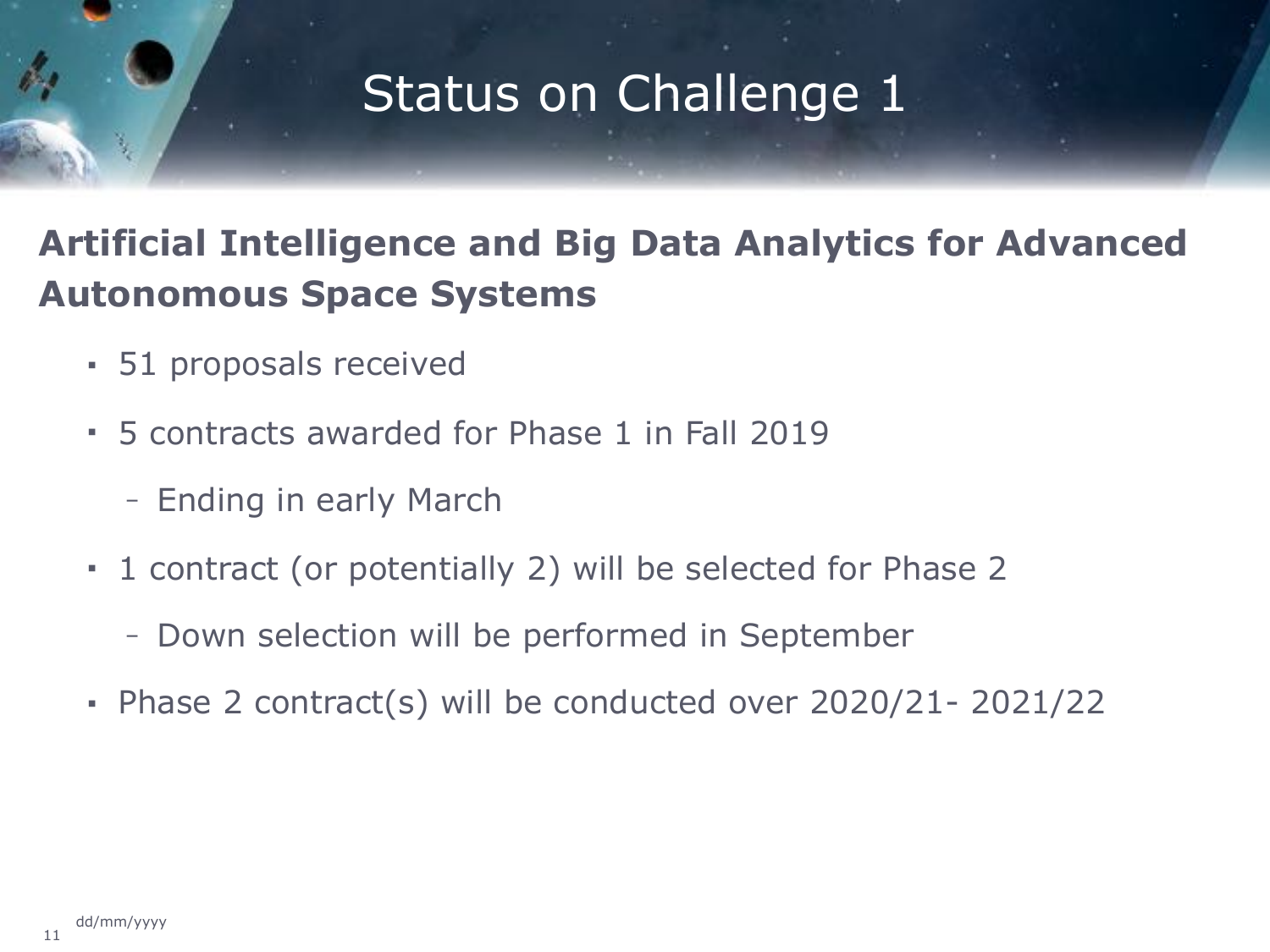#### Proposed Challenges

#### Space Robotics Challenges

**1. Low mass volume and power, high reliability Short Range Proximity Sensor for space robotics collision prevention**.

Operable in vacuum, immune to direct sun light, and with low false alarm rate.

**2. Visual AI for space robotics end-effector and pitch plane Obstacle Detection.** 

Currently performed by ground controllers for MSS. ISS model and MSS camera imagery will be made available to bidders interested in real life conditions.

#### **3. AI for auto-diagnostics and early failure prediction for space robotic sub-systems.**

MSS sub-system telemetry data will be made available to bidders interested in real life conditions.